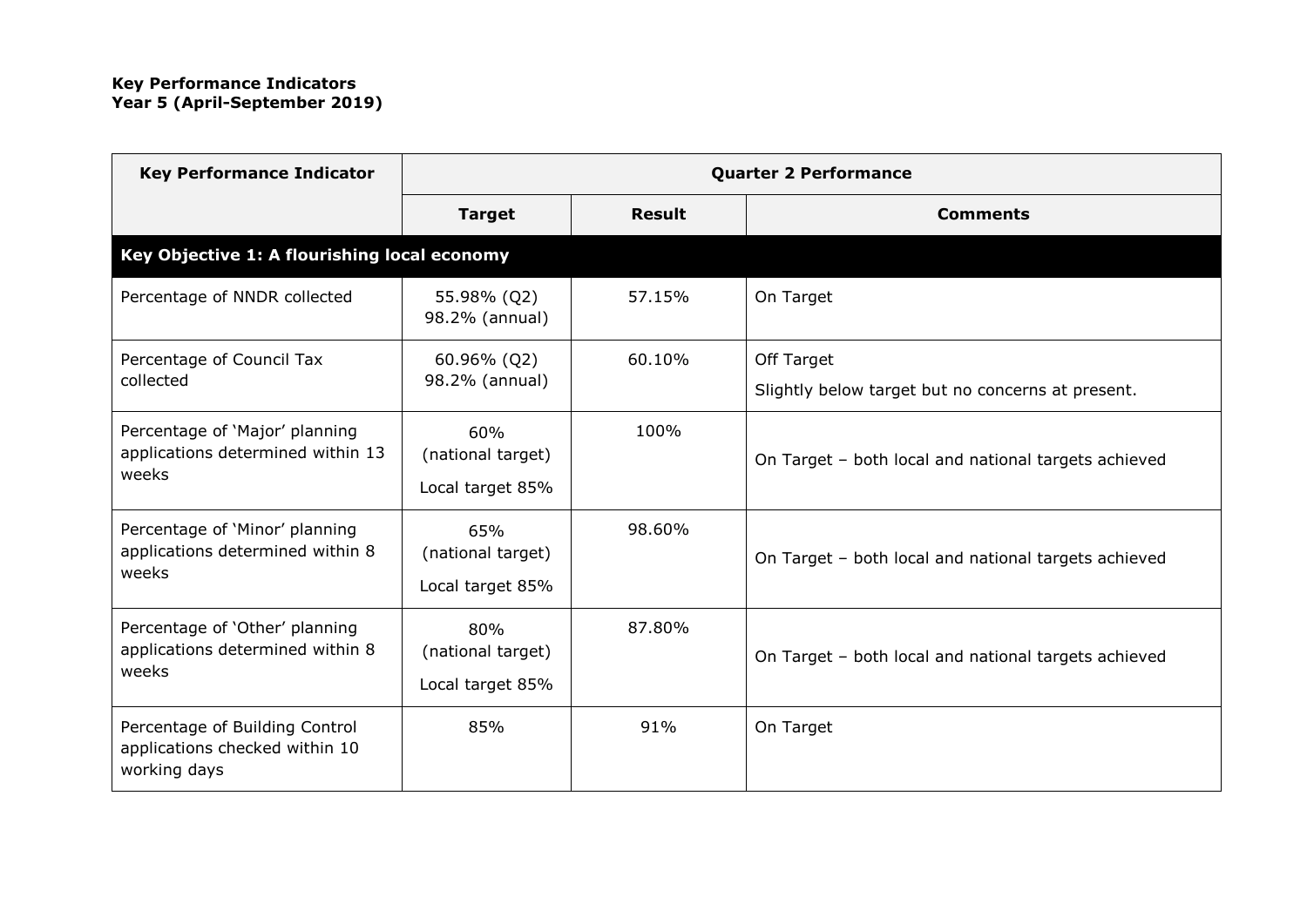| <b>Key Performance Indicator</b>                                              | <b>Quarter 2 Performance</b> |               |                                                                                                                                                                                                                                                                                                                                                                                                                                                                                                 |
|-------------------------------------------------------------------------------|------------------------------|---------------|-------------------------------------------------------------------------------------------------------------------------------------------------------------------------------------------------------------------------------------------------------------------------------------------------------------------------------------------------------------------------------------------------------------------------------------------------------------------------------------------------|
|                                                                               | <b>Target</b>                | <b>Result</b> | <b>Comments</b>                                                                                                                                                                                                                                                                                                                                                                                                                                                                                 |
| Percentage of Land Charge<br>searches turned around within 10<br>working days | 50%                          | 43%           | Off target<br>92.74% of the searches have been turned around within<br>20 Working days. The peak over the summer months has<br>continued into October, which leads us to believe it is<br>possible some new development phases have been<br>released by developers. The impact of the EIR related<br>Personal Searches is not accounted for within this target,<br>which amounts to an extra 202 transactions each month<br>for the same quarter, also turned around within 20<br>Working days. |
|                                                                               |                              |               | Local Land Charges Information (LLC1) Search<br>Type Update - The digitisation of the service has<br>progressed with Local Land Charge Cards now all held in a<br>digital format as opposed to paper, in readiness for the<br>HMLR migration of the LLC1 Search Type. Data is being<br>exchanged with HMLR over the next quarter for their<br>review.<br>CON29 & CON29O (Conveyancing) Search Type Update -                                                                                     |
|                                                                               |                              |               | It is expected that consultancy with the software supplier<br>will reach a conclusion in January ready for us to progress<br>to go-live.                                                                                                                                                                                                                                                                                                                                                        |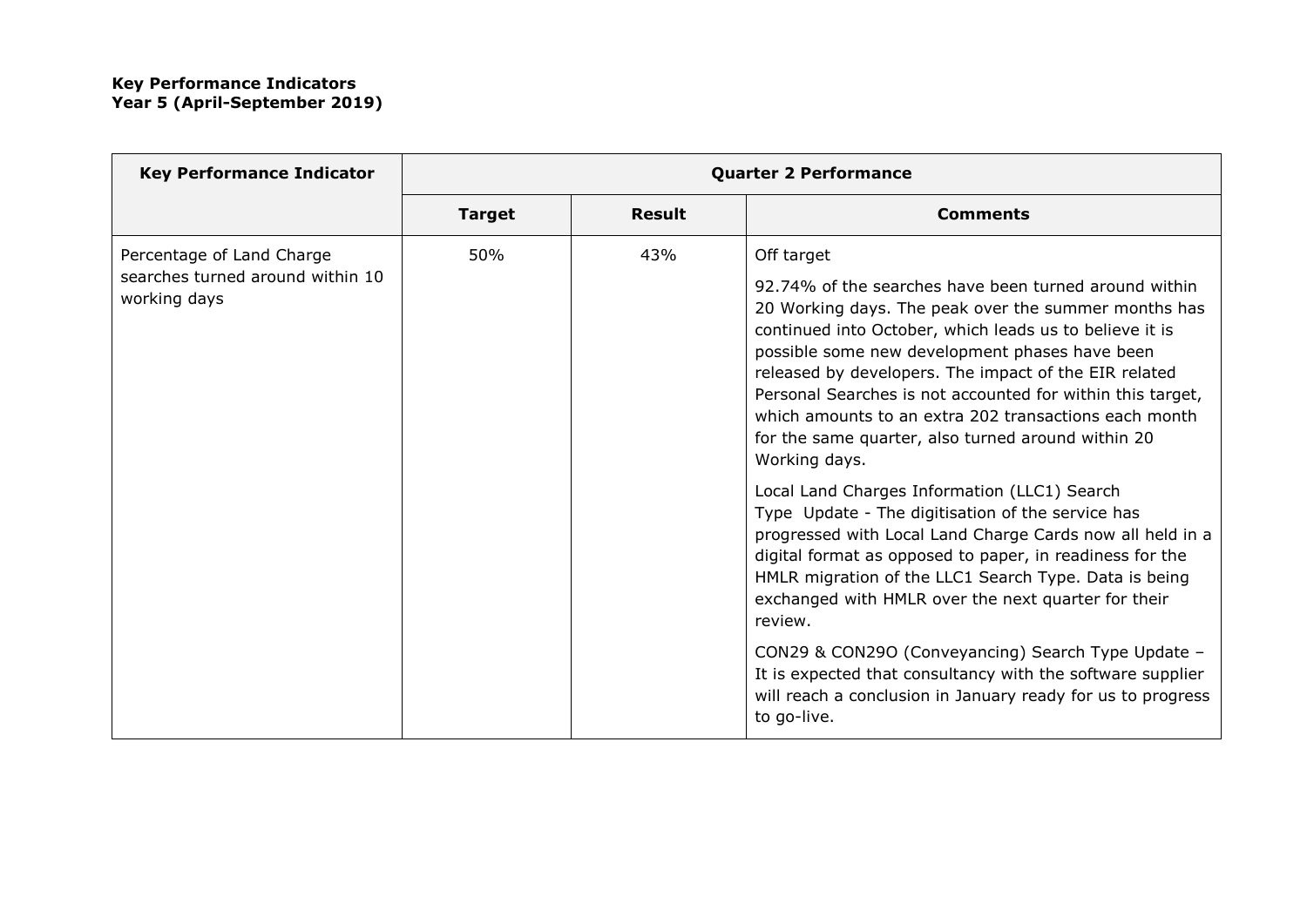| <b>Key Performance Indicator</b>                                                    | <b>Quarter 2 Performance</b>                                     |                                                     |                                                                                               |
|-------------------------------------------------------------------------------------|------------------------------------------------------------------|-----------------------------------------------------|-----------------------------------------------------------------------------------------------|
|                                                                                     | <b>Target</b>                                                    | <b>Result</b>                                       | <b>Comments</b>                                                                               |
| Number of businesses referred to<br>the Growth Hub via the Councils<br>actions      | 120 engagements<br>with businesses<br>and 40 business<br>assists | $Q2 - 30$<br>engagements and<br>22 business assists | On Target                                                                                     |
|                                                                                     |                                                                  | Cumulative - 57<br>New Engagements                  |                                                                                               |
|                                                                                     |                                                                  | 46 Business Assists                                 |                                                                                               |
| Key Objective 2: People and their environment                                       |                                                                  |                                                     |                                                                                               |
| Number of empty properties<br>brought back into use                                 | 14 (Q2)<br>25 (per annum)                                        | 18                                                  | On Target                                                                                     |
| Success of Anti-Social Behaviour                                                    | 70%                                                              | 82%                                                 | On Target                                                                                     |
| interventions in reducing the<br>percentage of high risk victims to<br>a lower risk |                                                                  |                                                     | 14 out of 17 high risk Anti-Social Behaviour cases had<br>their risk reduced within 6 months. |
| Residual household waste per<br>household (kg's)                                    | $<$ 96.2 kg (Q2)<br><385kg (per<br>annum)                        | 96.6 kg                                             | On Target                                                                                     |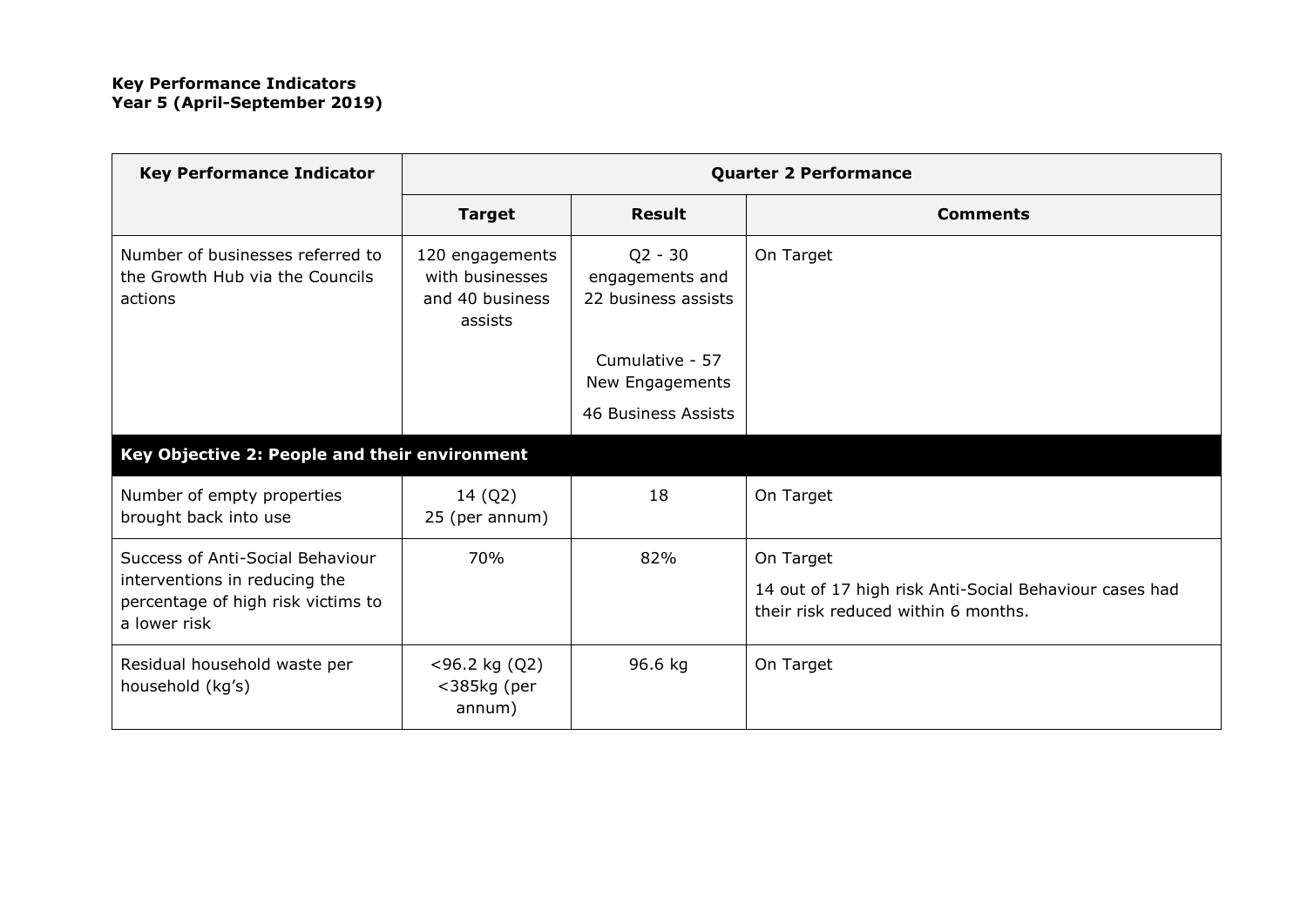| <b>Key Performance Indicator</b>                                                                                                       | <b>Quarter 2 Performance</b>         |               |                                                                                                             |  |
|----------------------------------------------------------------------------------------------------------------------------------------|--------------------------------------|---------------|-------------------------------------------------------------------------------------------------------------|--|
|                                                                                                                                        | <b>Target</b>                        | <b>Result</b> | <b>Comments</b>                                                                                             |  |
| Percentage of household waste<br>sent to reuse, recycling and<br>composting                                                            | >61%                                 | 63.4%         | On Target                                                                                                   |  |
| Number of visits and percentage<br>increase in usage of each SDC<br>Leisure Centre compared to the<br>same period of the previous year | $>$ 254,347 (Q2)<br>1,000,000 visits | 256,834       | On Target<br>Stratford LC: +2%<br>Southam LC: -2%<br>Shipston LC: +3%<br>Studley LC: -1%<br>Overall: $+1\%$ |  |
| Percentage of time CCTV room is<br>operational                                                                                         | 97%                                  | 99%           | On Target                                                                                                   |  |
| Percentage of people satisfied with<br>their local area as a place to live<br>(SDC Residents' Survey)                                  | 93%                                  | n/a           | Reported at Quarter 4                                                                                       |  |
| Key Objective 3: Responsible community leadership                                                                                      |                                      |               |                                                                                                             |  |
| Number of days taken to process<br>Housing Benefit/Council Tax<br>Reduction Scheme new claim and<br>change events                      | 17 days                              | 11 days       | On Target                                                                                                   |  |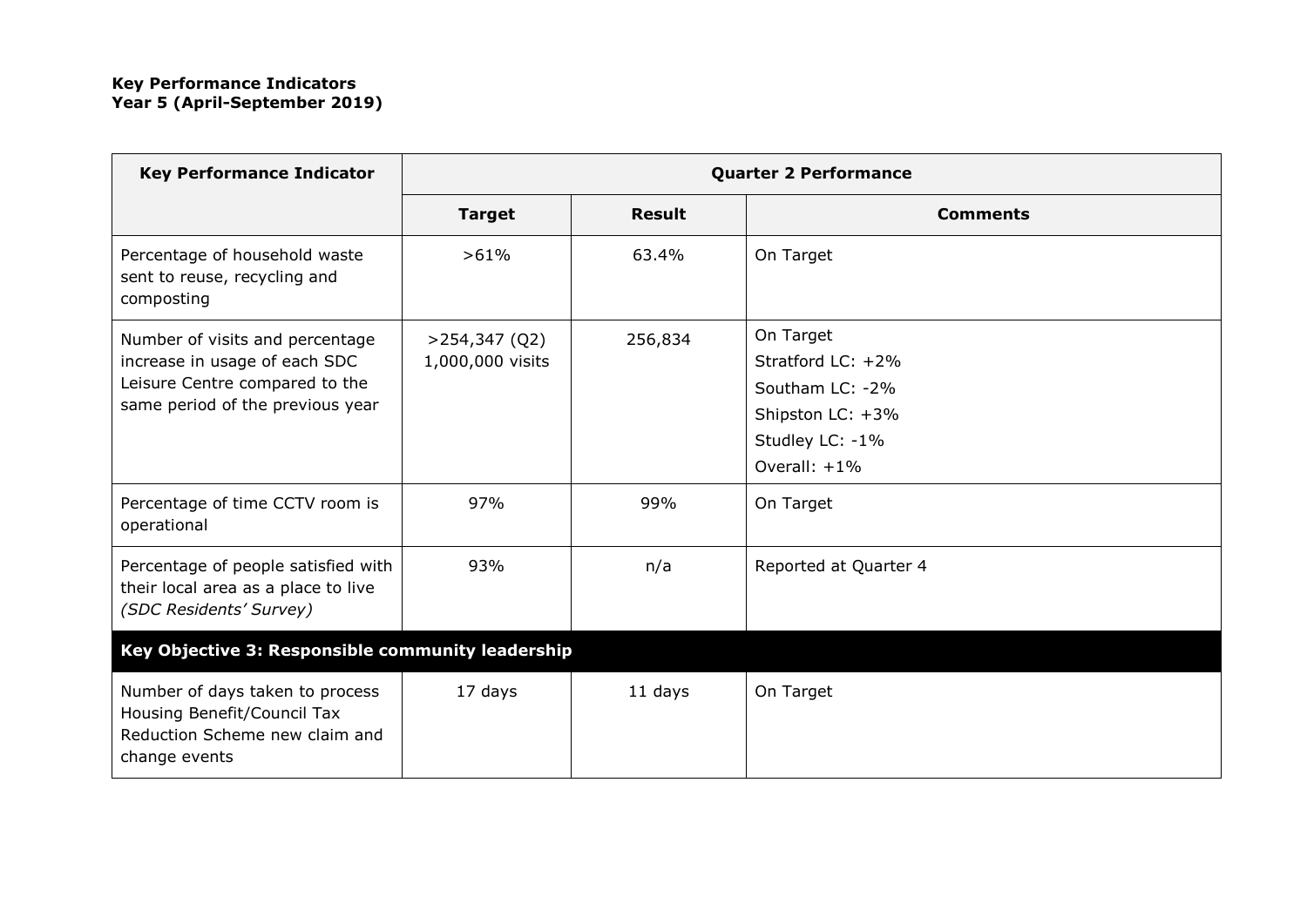| <b>Key Performance Indicator</b>                                                                                                                                             | <b>Quarter 2 Performance</b>                     |               |                                                                                                                                                      |
|------------------------------------------------------------------------------------------------------------------------------------------------------------------------------|--------------------------------------------------|---------------|------------------------------------------------------------------------------------------------------------------------------------------------------|
|                                                                                                                                                                              | <b>Target</b>                                    | <b>Result</b> | <b>Comments</b>                                                                                                                                      |
| Units of Bed & Breakfast in use as<br>temporary accommodation                                                                                                                | $Q2 - 15$<br>0 by March 2020                     | 10            | The growth in alternatives has led to a reduction in the<br>number of placements, resulting in improved performance<br>which is now ahead on target. |
| Percentage of homeless prevented<br>or relieved (HRA3)                                                                                                                       | 50%                                              | 71%           | On Target                                                                                                                                            |
| Percentage of Home Choice Plus<br>applications assessed and<br>applicant notified of decision<br>within 10 working days                                                      | 75%                                              | 99%           | On Target                                                                                                                                            |
| Percentage of Disabled Facilities<br>Grants (DFG) applications which<br>are processed within the average<br>end to end time (referral to<br>completion) of 244 calendar days | 210 calendar days<br>(average)                   | 153 days      | On Target                                                                                                                                            |
| The number and locations of<br>Customer Access Terminals (CAT)<br>installed per annum                                                                                        | 2 terminals to be<br>installed during<br>2019/20 | On Target     | On Target<br>Possible sites are being determined.                                                                                                    |
| Percentage of residents who feel<br>that they can influence decisions<br>in their local area<br>(SDC Residents' Survey)                                                      | 37%                                              | n/a           | Reported at Quarter 4                                                                                                                                |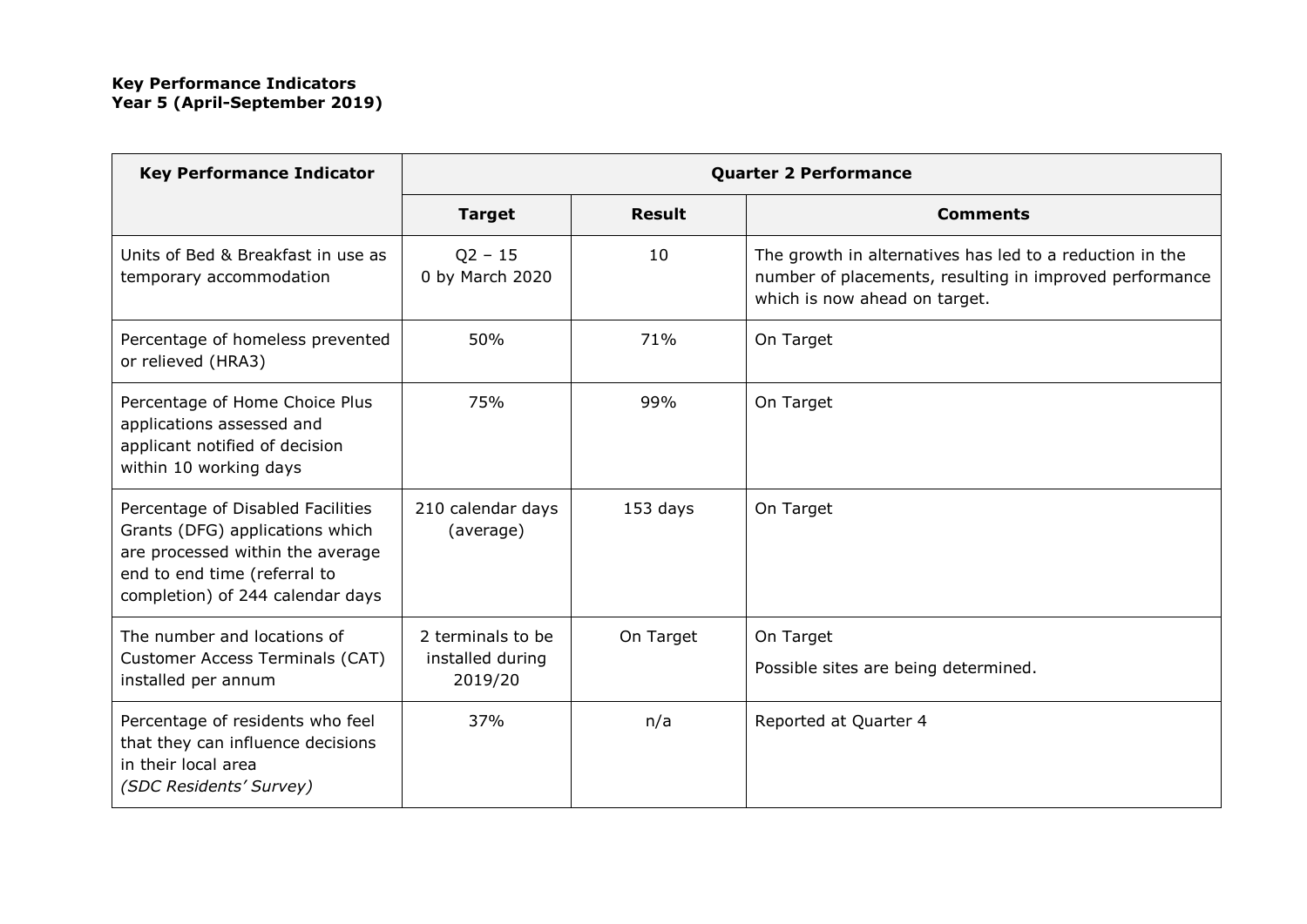| <b>Key Performance Indicator</b>                                                                                            | <b>Quarter 2 Performance</b>                          |                                                                              |                                                |
|-----------------------------------------------------------------------------------------------------------------------------|-------------------------------------------------------|------------------------------------------------------------------------------|------------------------------------------------|
|                                                                                                                             | <b>Target</b>                                         | <b>Result</b>                                                                | <b>Comments</b>                                |
| Percentage of residents who found<br>it easy to access Council services<br>(SDC Residents' Survey)                          | 79%                                                   | n/a                                                                          | Reported at Quarter 4                          |
| Percentage of residents who say<br>that "traffic congestion" requires<br>most improvement<br>(SDC Residents' Survey)        | 50%                                                   | n/a                                                                          | Reported at Quarter 4                          |
| <b>Corporate Health Indicators</b>                                                                                          |                                                       |                                                                              |                                                |
| Number of sick days per FTE                                                                                                 | $Q2 - 3.75$ days                                      | $1.67$ days                                                                  | On Target                                      |
|                                                                                                                             | 7.5 days (annual<br>target)                           | $3.04$ days<br>cumulative                                                    |                                                |
| Number of Corporate Complaints<br>(only the complaints deemed to be<br>justified after investigation into<br>the complaint) | No target set $-$<br>reported for<br>information only | 3 complaints were<br>received during<br>Quarter $2 - 0$ were<br>'justified'. | No target set - reported for information only. |
|                                                                                                                             |                                                       | Total for year to<br>$date - 7 with 1$<br>complaint 'justified'              |                                                |